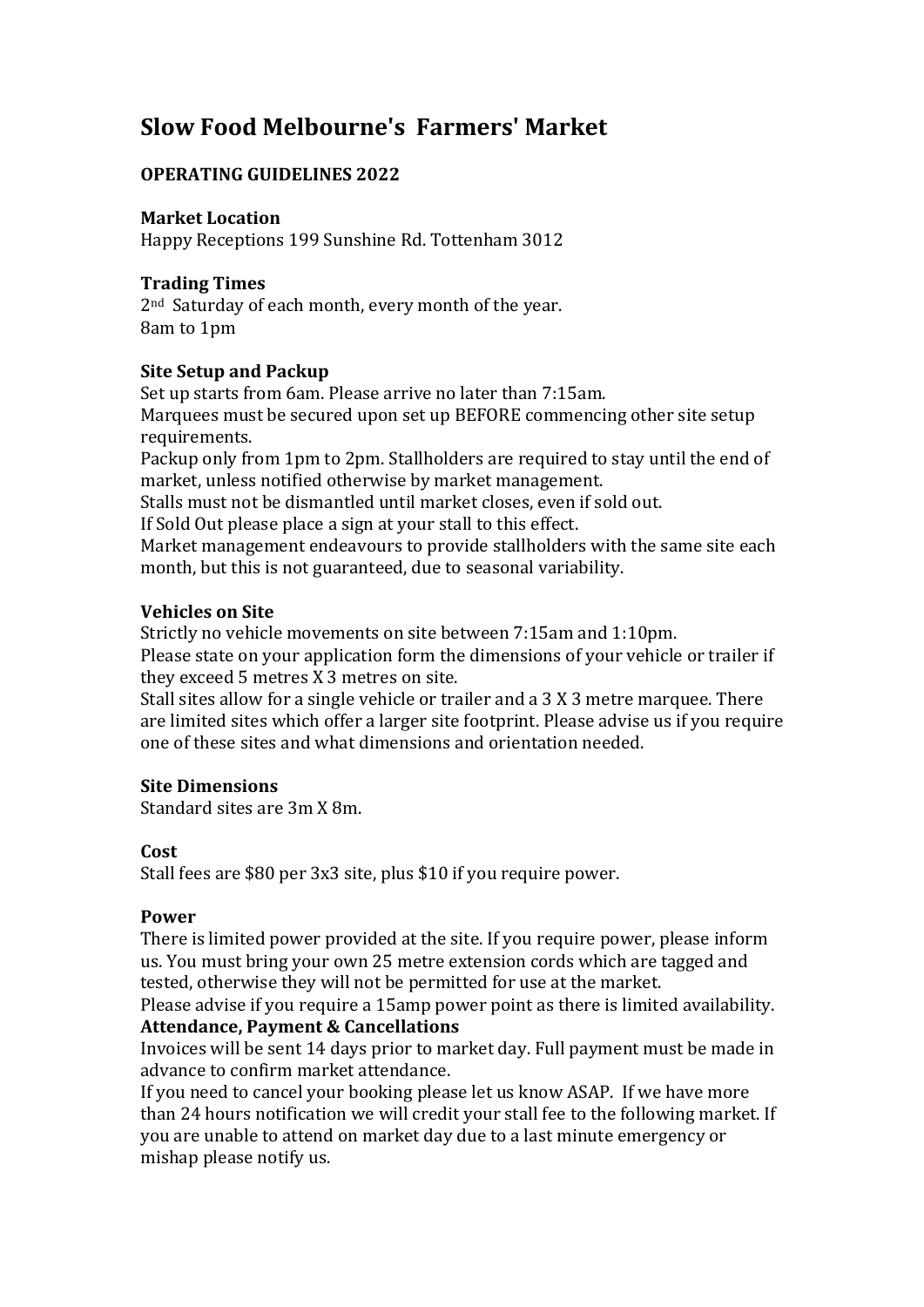### **Equipment**

Stallholders must bring their own equipment including shade structure and tables. All components of your stall must be secured safely. You will be asked to take down any unsecured structures.

#### **Market Mix**

Our aim is to have a high percentage of primary producers who grow, rear or catch the produce they sell. A number of value-added producers will be included to ensure a wide range of available products. Preference will be given to valueadded producers that are farm based and use their own farm produce as core ingredients. Other value-added producers will need to use local ingredients for their produce. Generally speaking, no more than two stallholders will be approved to sell the same item. This applies to all produce and value-added products, and specific types of vegetables.

The market management will make final decisions on number, variety, fees and location of stalls.

We reserve the right to withdraw invitation to any stallholder, patron or market volunteers. Decisions will be made by Slow Food Melbourne committee in consultation with market management and no correspondence will be entered into. 

#### **Staffing**

Your stall must be staffed by a person(s) who has direct knowledge and involvement in the production of any items for sale. Ideally this will be the farmer, or artisan producer, or family member.

#### **Insurance and Permits**

All stallholders are required to be covered by appropriate current product and public liability insurance. All stallholders must have necessary permits and registrations approved by the relevant councils e.g. Streatrader, Food Business certification, food handling permits.

#### **Weather Contingency**

There are **no refunds or credits for adverse weather.** 

#### **Social Media and Website**

Our website is at slowfoodmelbourne.com.au and will have information on market times. Please provide stallholder stallholder photos, production information and business details so we can feature you in our producer profiles.

Our social media accounts are @slowfoodmelbournefm on Instagram Slowfoodmelbourne on Facebook. and @slowfoodmelb on Twitter. Please use the hashtag #SlowFoodMelbFM and #SloFoWeFoFM

#### **Contacts**

Alison Peake: stall bookings, enquiries, site management and operation Email: slowfoodwestside@gmail.com